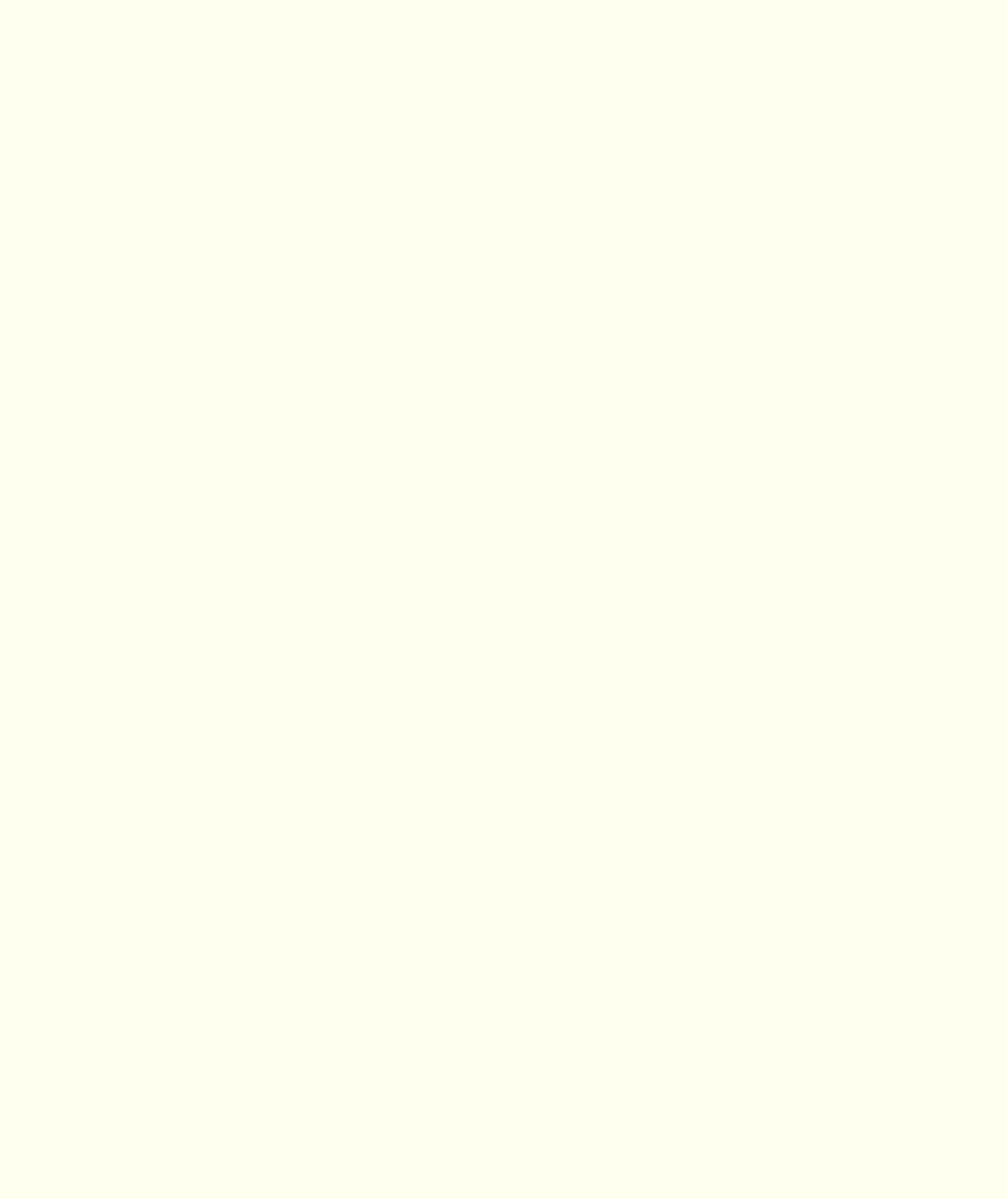## *Is* Everyman *a Morality Play? An Exploration of Genre and Provenance*

Peter Happé

University of Southampton

Jean Michel's *Le Mystère de la Passion* was performed in 1486 down the Loire at Angers in 1486. It was largely derived from Arnoul Gréban's *Le Myst*è*re de la Passion*, but the process of derivation involved a fascinating method by which two large one-day sections of Gréban's four-day play were expanded line by line by Michel, so that the old text is still embedded in the new and yet the new takes on a different identity. That process in itself is a sort of model for what I am going to consider about *Everyman*, as you will see. Moreover, Michel's play was printed at least thirty times in the next half century, for, as with *Everyman*, we are here right at the beginning of the process of printed drama. But there is yet another way in which I might reflect Michel's work. It begins with a Prologue Capital—of  $\frac{1}{100}$  sext lines. This takes the form of a sermon in four chapters, each one of which is devoted to one of the words in the phrase VERBUM caro factum est. I originally thought that I would imitate Michel in my paper and divide the question is everyman a morality play? into four parts (leaving out the indefinite article) and offer an exegesis upon each of the four words. But the plan proved too restricting, as I wanted to dodge about as I went along. However, I put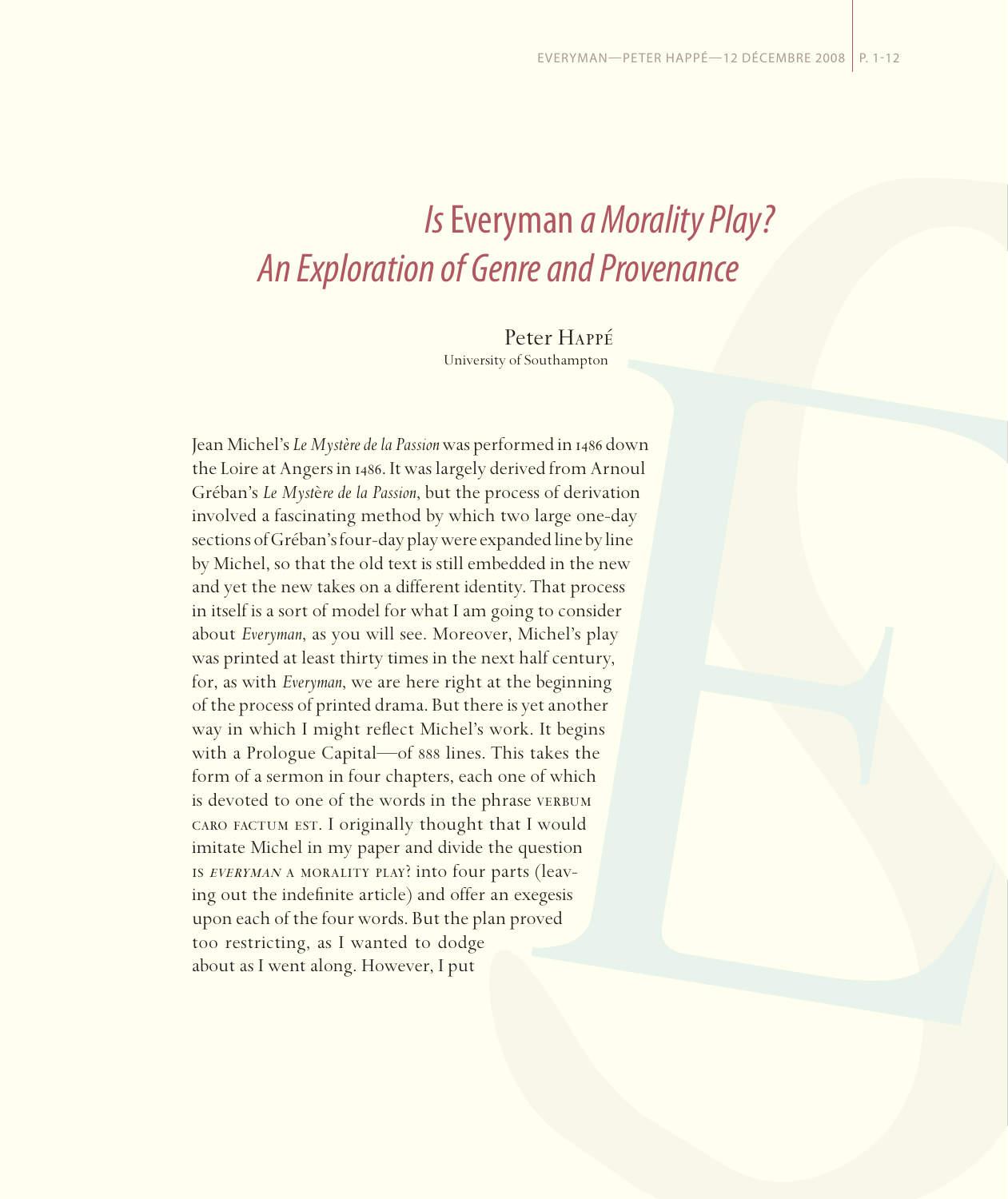it to you that each of these words—is-everyman-morality-play—needs careful attention.

*Everyman* is the most famous of all English medieval plays, and it has had a most extraordinary life and influence since the beginning of the twentieth century both as text and performance, as well as having some intriguing earlier manifestations in several countries since its original conception. There is no doubt that it is still alive today, though the reasons for its continuing interest are a matter for separate consideration. It is significant that it has become so famous that it is often taken as typical of morality plays, and that is a concept which I should like to question. Such an enquiry involves looking at several aspects of genre and provenance as well as some bibliographical features in what is a complex history and one we shall find is also frustratingly incomplete in some respects. The approach to genre also involves performance indicators in the text.

The play's typicality comes much into question when we look at the very small number of English plays which are its approximate contemporaries and which we are obliged to compare with it. It lacks many of the characteristics which have perhaps been over-generalized in that very small surviving sample. It contains no clear conflict between the forces of good and evil, and no battle between matched Vices and Virtues. Though temptation is occasionally mentioned as having taken place, it is not the main business of the action. Instead of a battle over the soul of one representative human being who is essentially a site of conflict, we find that the hero is a sentient being who is changed by what he learns, and who passes through a number of different states of concept and feeling. This view means that there is still a sense of right and wrong which is material to the main business of the play: a road to salvation. At least one of the changes is self-motivated by the protagonist, so that although to an extent Everyman is subject to inexorable external forces, including the summons of death, he is also at least partially a controller of his own fate. Along with the universality of this person who is *every man*, this centralizing of the self-awareness in a common humanity of the protagonist is a persistent and dominating feature.

The play has very little comic content, and that which it does have avoids the low, notably crude escapades found in *Mankind*, showing instead a restrained use of dramatic irony which directly stimulates our perception of the protagonist. I am thinking here of the audience's state of mind as Friendship, Kindred and Cousin assert their durable loyalty to Everyman, unaware that what is threatened is the coming of Death, a prospect the audience has been emphatically made aware of.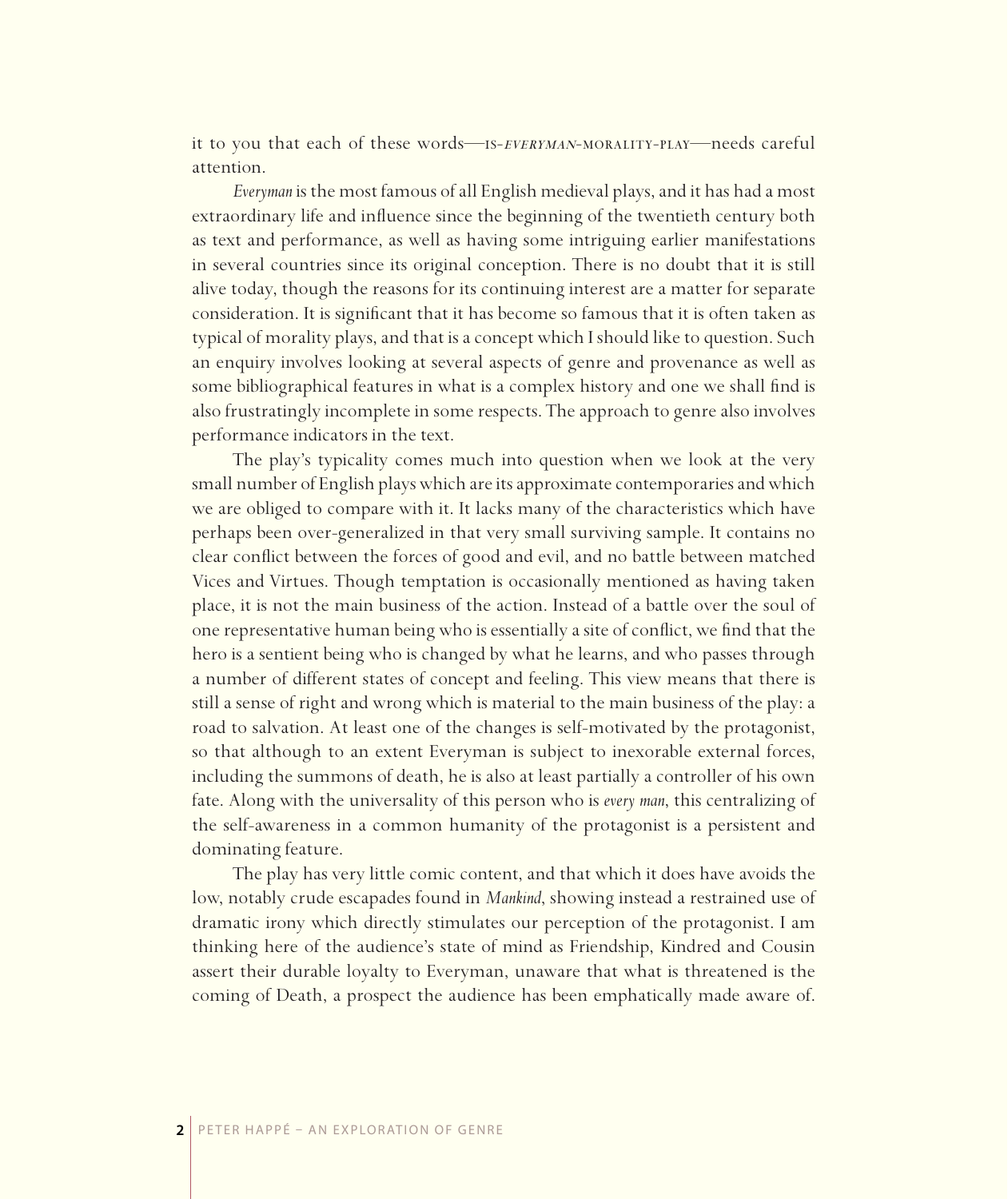Friendship is notably ebullient in his overstatements, even promising to go to hell with Everyman (232), and, in similar vein, Cousin promises to live and die together with him (324).<sup>1</sup> Nor does the action of the play comprise the whole-life narrative found in *Castle of Perseverance* and some outstanding contemporary French examples.

This leads us to consider exactly what we are dealing with in our encounters with this text. I want to suggest that in doing so we have to be aware not of one play but of several and in this process to distinguish four somewhat different contexts. There is now no doubt that the English play is a translation from the Dutch *Elckerlijc*. I don't intend to investigate that argument further here: it has dominated the scholarship about the play for rather too long. Yet I do make the point that it is very difficult to discuss the English version without some consideration of its predecessor, not least because the process of change reveals much about what is now in front of us and thus enriches our response.

So, running the two plays in tandem for the moment, we may identify four phases:

- . The original date of *Elckerlijc* has to be somewhere about the middle of the fifteenth century, probably before printing began in 1460. It is difficult to identify a performance context for such an edition. Suggestions have been made that it was written for a school environment.
- . In its next phase the Dutch play is more clearly identifiable with the culture and practices of the Rhetoricians, and it is reported to have won a prize at one of their competitions in Antwerp in 1496. What is not clear, however, is whether the play was originally intended for such an environment, and I would like to bear in mind that there is much about it which does not closely match many of the surviving Rhetoricians plays. In saying this we should admit that an adaptation from an earlier version to a Rhetoricians performance is a possibility, though we cannot be certain which form of the play actually won the prize.
- . At about the same time as this competition the play was printed, apparently first by Snellaert at Delft in 1495, and there were other printings at Antwerp in about 1496, and about 1501. This development enables us to recognize what

<sup>.</sup> References are to *Everyman and Its Dutch Original Elckerlijc*, ed. by Clifford Davidson, Martin W. Walsh and Ton J. Broos (Kalamazoo: Medieval Institute Publications, 2007). This edition provides a reprint of *The Somonynge of Everyman* (London: John Skot, 1525-30; STC 10605), *Den Spyeghel de Salicheyt van Elckerlyc* (Antwerp: William Vorsterman, c.1496), and a translation of the latter into modern English. 2. G. Cooper and C. Wortham, eds., *Everyman* (Nedlands: Western Australia Press, 1980), p. xlii.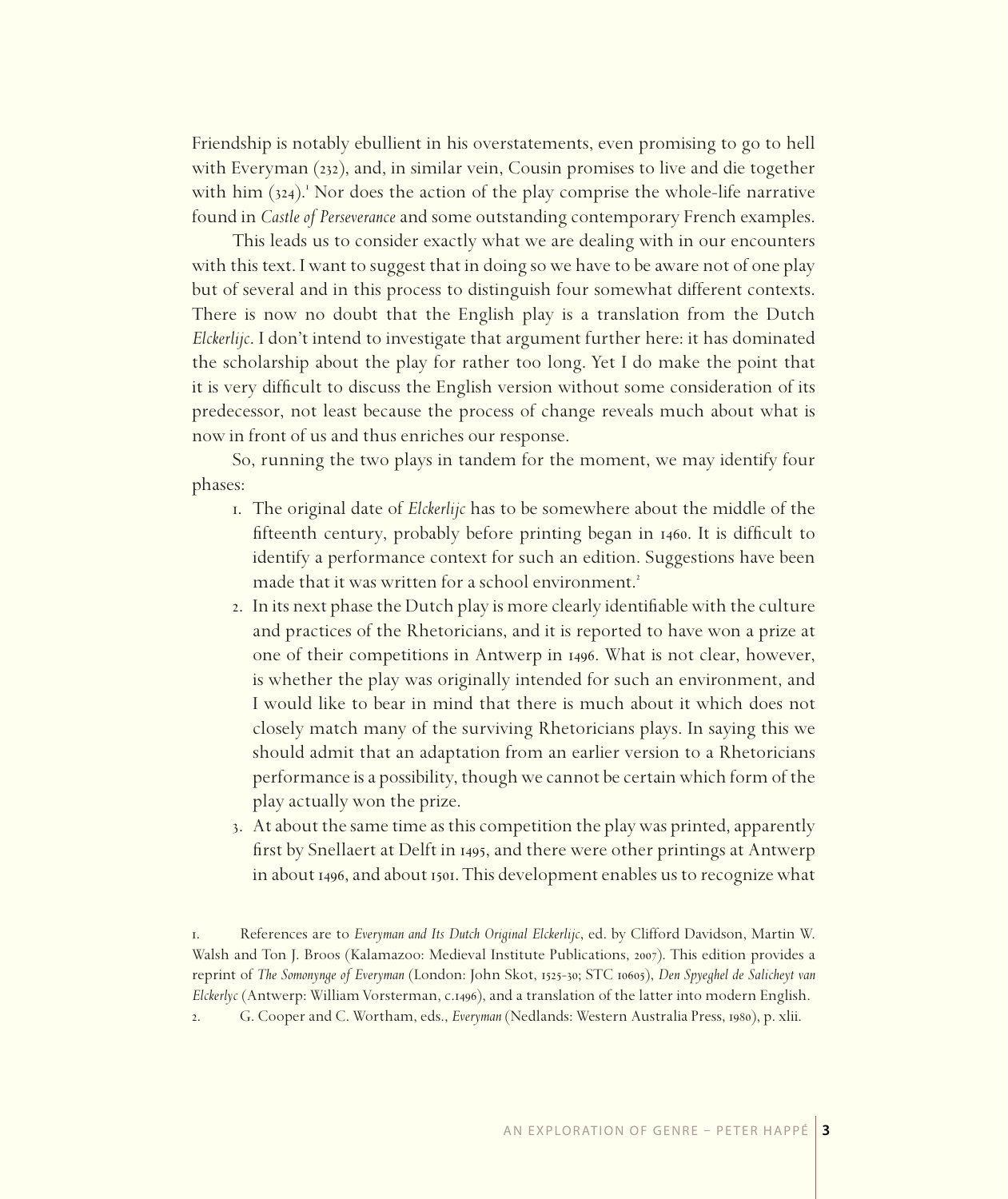we might describe as a literary existence to the play, since it now existed as something to be read.<sup>3</sup> We should remember too that the idea of printing a play for reading as distinct from being a performance text implies a different intention and a new kind of reception. Nor should we underestimate the importance of the innovation of actually printing a play.

. The fourth phase is the translation into English from a Dutch text which is thought to have been the edition printed by William Vorsterman at Antwerp (c.1518-25).<sup>4</sup> The English version is found in four surviving editions, which can be dated after 1510, but it is likely, as we shall see, that these were later than 1521. We may suppose that these editions are undoubtedly the result of one translation, but the interconnections between the surviving texts, as W. W. Greg has shown, require the hypothesizing of at least three other versions to explain the relationships between them and the presumed original English version.<sup>5</sup> But we must also pause upon this word *translation* because much was changed and a good deal added, suggesting that the translator/adaptor/author had a different agenda from that discernible in the early Dutch versions. In addition, we may well be talking about a date in the 1520s, perhaps two generations after the original Dutch version in the mid-fifteenth century. Instead of the earlier pre-Reformation Catholic context, we would now be in post-Lutheran England, where the religious environment was in a process of profound, even cataclysmic change. The English text thus stands within a long line of evolution, and as such it contains within it marks, scars even, which give us clues about what might have happened to it. It seems that the Dutch original cannot now be entirely disregarded. Nor is it clear that the English version was ever acted during this period when the printed editions were so frequent, even though, as we shall see, there are distinctive performance characteristics which can be identified

<sup>.</sup> The texts of at least two other Dutch plays surviving from the period have been investigated as to the priority of their status for reading or performance, especially with regard to the woodcuts in the printed texts: see the introductions to *Mariken van Nieumeghen*, ed. Dirk Coigneau ('s-Gravenhage: Nijhoff, 1982), and Matthijs de Castelein (attributed), *Pyramus ende Thisbe*, ed. G. A. van Es in *Piramus en Thisbe: Twee rederijkersspelen uit de zestiende eeuw (Zwolle: Willink, 1965).* 

<sup>4.</sup> A. C. Cawley, ed., *Everyman* (Manchester: Manchester University Press, 1961), p. xii, citing J. van Mierlo, '*De Proiriteit van Elcklerlijc tegenover Everyman gehandhaafd* (Antwerpen: Standaard Boikhandel, 1948), p. 22.

<sup>5.</sup> *Materialien zur Kunde des älteren englischen dramas* (Louvain: Uystpruyst, 1910), pp. xxviii, 62-65.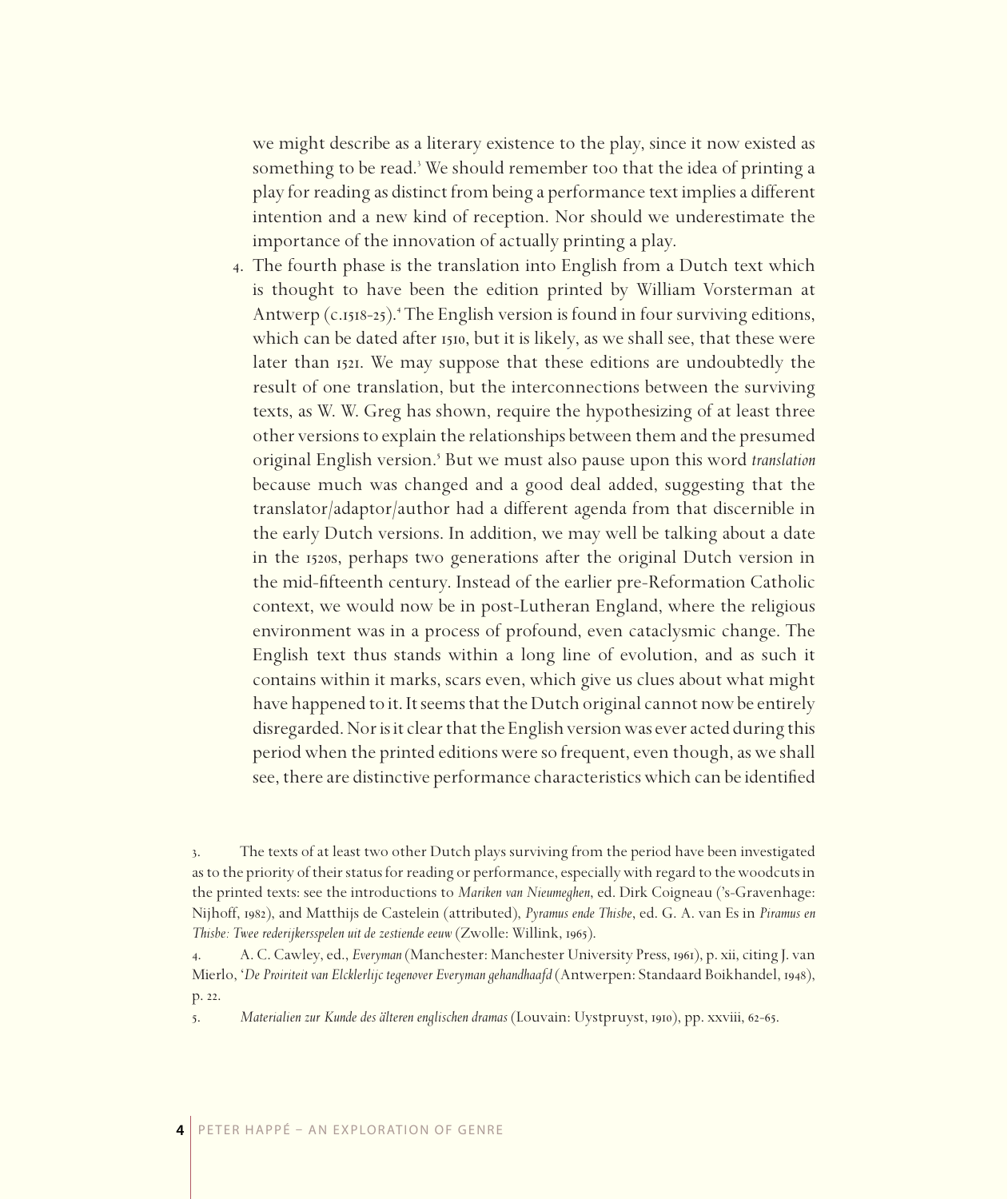in the text. It can hardly be supposed indeed that the frequency of the printed English editions was determined by a market consisting of potential performers or directors. Rather, it seems much more likely that these texts were printed for sale to readers who might bring different requirements to the book. Amongst these we can identify a need for devotional literature, particularly that associated with the *Ars Moriendi*, the craft of dying.

I should like here to interject that the term "morality" needs some careful handling in connection with *Everyman*. The word was not used commonly about the plays it has come to designate at this early period. The title page does have its own formula, "a treatyse . . . in the maner of a morall playe", but, as we shall see, that has some interesting implications about the status of the text. On the other hand, the term "moralité" did have some currency in France at this time. But even there a difficulty arises because some of the French plays so designated turn out to be more like mystery or biblical plays. The one instance of the word in Scotland in 1503, recently noted by Priscilla Bawcutt, may have been influenced by French examples.

I have pointed out that the English version is a translation, and this is substantiated by many details once the priority is accepted. This reveals a closeness of incident and also many stretches of text where the where the detailed structure of the speeches is clearly the same in the Dutch. Both versions share a common cultural background which, as Cawley noted, includes the *Danse Macabre,* the *Ars Moriendi*, manuals of confession and the *Legenda Aurea* (containing the story of Barlaam and Josaphat).<sup>7</sup> As to changes, I want to concentrate here on four which are substantial in themselves and which have the cumulative effect of re-orienting the play. These are the introduction of the Messenger as a Prologue; the re-naming of Good Deeds, Everyman's principal supporting character; the significance of penance; and the change of gender for Confession.

*Everyman* begins with the speech by the Messenger, which has no counterpart in *Elckerlijc*. On the one hand, it has a purpose in drawing the attention of Man to the need to take heed of his ending, however gaily he may begin. Noticeably, it calls upon Man to do this rather than simply referring to the protagonist Everyman. It takes brief notice of the plot by telling how all will fade when he is summoned to the reckoning by God. The list given includes names from both halves of the play,

. Cawley, ed., pp. xv-xix.

<sup>6.</sup> Priscilla Bawcutt, "A Note on the term 'Morality'", *Medieval English Theatre 28 (2006)*: 171-74.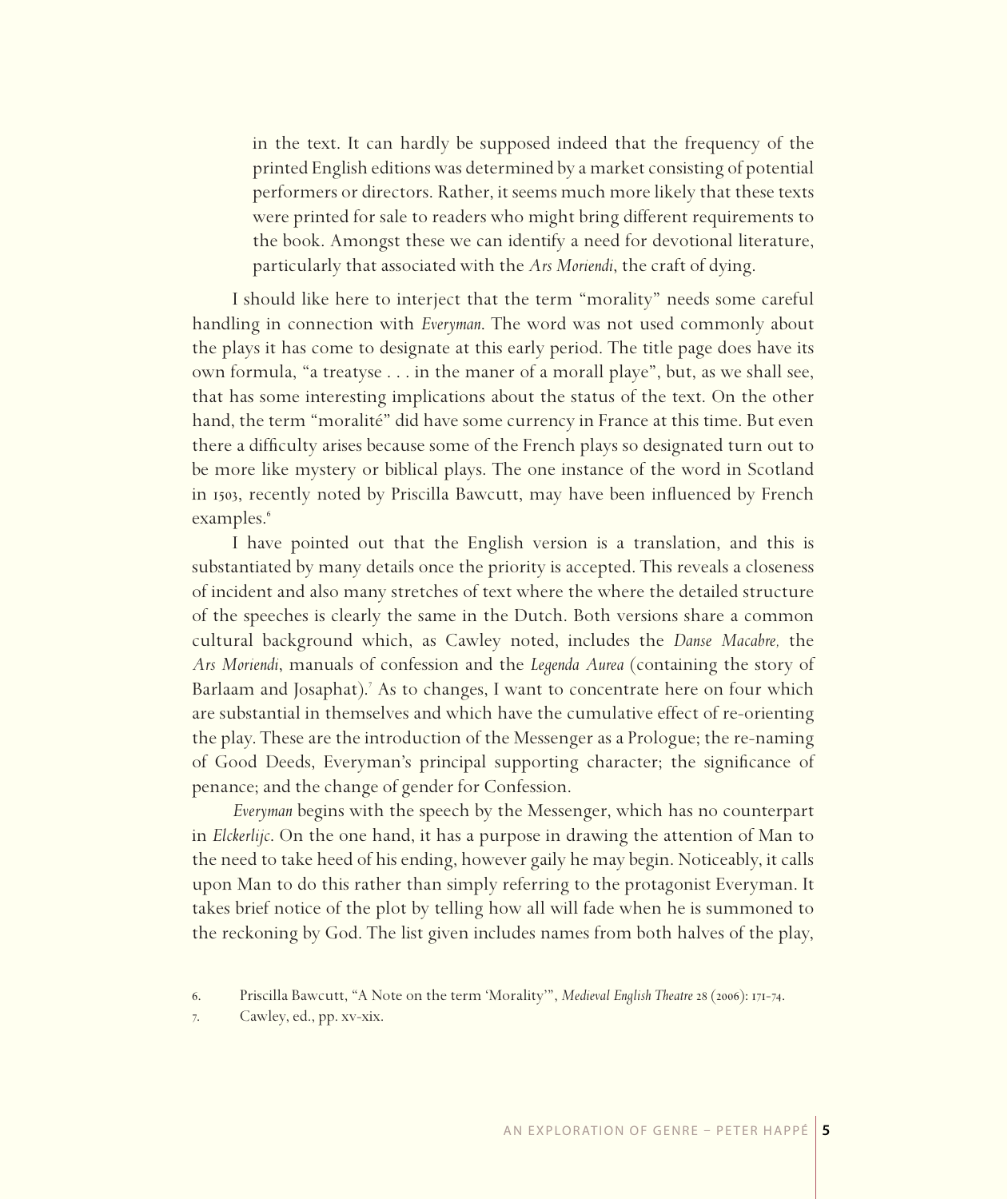before and after the critical completion of the act of penance. But this speech has another purpose which seems closely aligned to performance. It matches the phrase on the title-page in referring to the "fygure of a morall playe". But the attention to performance is even closer because the Messenger, addressing the audience, tells how they will *see* how the other characters will fade and also how they will *hear* how Everyman is called to the reckoning and what God says to him. This opening speech is thus distanced from the dramatic action, but in a Brechtian way it draws attention to what is about to be enacted, thus separating stage time from real time. The word "audyence" appears twice in the speech, but it is used as a way of referring to the act of listening rather than as the more modern generic term for all the listeners: "I pray you all gyve your audyence  $/$  And here this matter with reverence"  $(1-2)$ .

The play ends with a speech by the Doctor, in which he directs the listeners' attention to the need to make a good reckoning, and once again he is talking to "ye herers"  $(903)$ , a phrase not in the original.

Perhaps the next feature of the English version is even more pervasive. In contrast to all the other characters, whether well or ill-intentioned, who leave Everyman, the one to support him best in going with him into the grave is called Virtue (Duecht) in Dutch, but she is renamed Good Deeds in the English version. This is a systematic change throughout the English text and presumably it is meant to give a different function to this character. This strategic re-naming is backed up tactically through interpolations in the text. The Dutch version may indeed mention good deeds but only briefly, as when Virtue says he will testify that Elckerlijc has done a good deed ("weldaet", D<sub>583</sub>), but it is likely that this refers to his having gone to confession on Virtue's prompt, and there is also one reference to giving to the poor (D653-55). It may well be that the translator has noticed these details and been prompted to make more of the concept for his own purposes than the original author did. At the beginning, in the middle and at the end of the play he certainly uses items about good deeds which were not present in the Dutch text. Thus Death, as he takes up his divinely appointed mission at the beginning of the play, notices, as Doot does, that Everyman shall suffer for loving riches, but he adds that he will separate him from heaven, "Excepte that almes dedes be his good frende"  $(78)$ , and force him to dwell in hell for ever. Later, at the critical moment when Friendship,

<sup>.</sup> It seems to me possible that the phrase in the text at l. might have come first and that the printer imitated it for the title-page.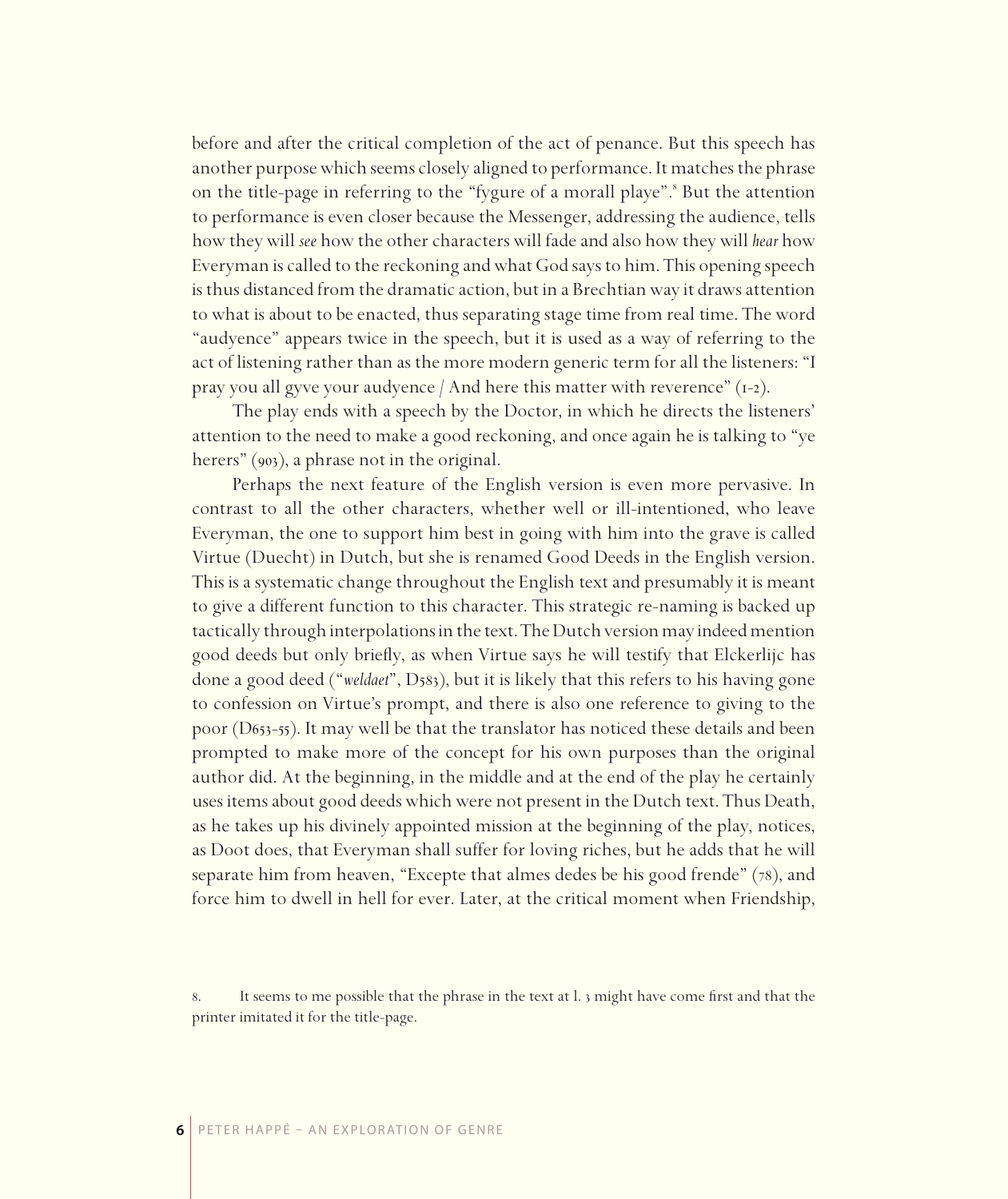Cousin and Kinship have all deserted him, Everyman turns to Good Deeds of his own volition:

> I thynke that I shall never spede Tyll that I go to my Good Dede. (481-82)

Near the end of the play, as Good Deeds accompanies Everyman to the grave, the translator has moved the idea from one line in the Dutch from Everyman himself to Good Deeds, who says, "All fleeth save Good Dedes, and that am I" (873).

This change of emphasis allows us a further insight into the context in which *Everyman* was created, and it seems that it helps to place the play in a post-Lutheran context. For Luther, emphasizing the doctrine of *sola fides*, rejected the concept of good works as a way to salvation. That being so, it would appear that the deliberate emphasis upon good works means that the translator was interested in re-asserting the traditional and orthodox Catholic position.

I should like to add two further interrelated points of corroboration. In his concluding speech the Doctor refers to Judgement Day and says that to those whose reckoning is not clear God will say, "*Ite maledicti in ignem eternum*" (915). This phrase derives from Matthew 25:41, where those who have not carried out the works of mercy are separated from those who have, and are condemned to the fire. This seems to reinforce the idea that it is only Good Deeds which will count at the last. Moreover, in the English dramatic tradition exemplified by the York cycle, this sequence from Matthew is dramatised as the central item in the episode of the Last Judgement.<sup>9</sup> The York text is thought to have been transcribed between 1463 and 1475. It thus appears that the pro-Catholic translator had both scriptural and dramatic precedents upon which he could draw. His play might thus be part of a resistance to Reformation thinking. Although we are not certain about the dates at which it was printed, it is quite possible that it followed the clamp-down on Lutheran books initiated by Cardinal Wolsey in 1521. That Richard Pynson, who was responsible for two of the known editions, was actually the King's printer reinforces the possibility of orthodoxy. We also find that it was about this time that King Henry, probably assisted by Sir Thomas More, was granted the title of *Fidei Defensor* by the Pope in recognition of his treatise *Assertio Septem Sacramentorum*, a refutation of some of Luther's work.

. It has also been pointed out that there was a commonplace relationship between the notion of Friendship, Good Works and the Last Judgement; see John Conley, "The Doctrine of Friendship in *Everyman*", *Speculum 44* (1969): 374. Conley also notes (375) that l.78, added in the translation and quoted *supra*, specifically refers to friendship.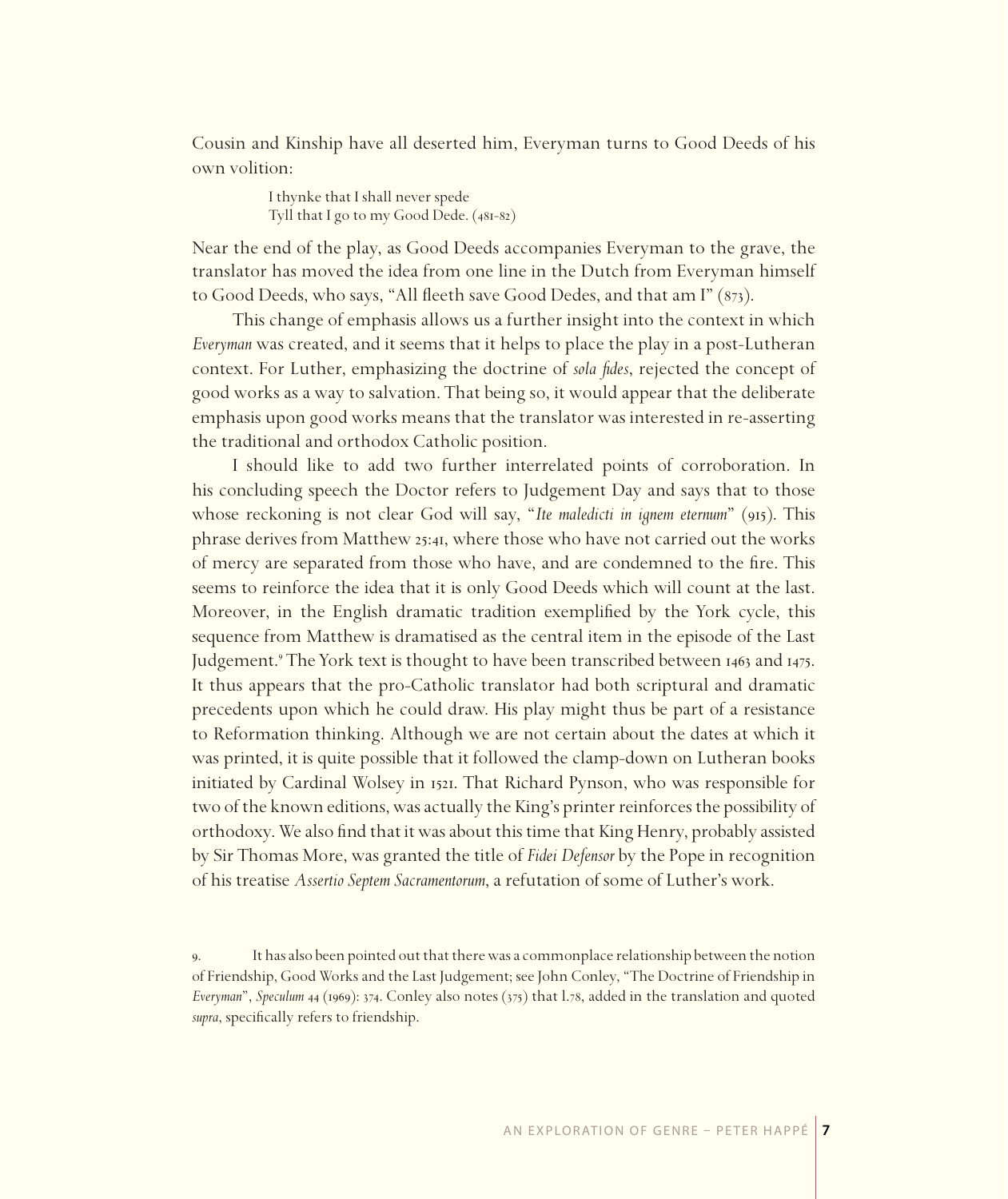The treatment of the sacraments in the two plays is indeed remarkable and it merits further consideration. For some reason *Elckerlijc*, in listing them as seven, leaves out Penance and in fact gives only six  $(D_{675-79})$ . It is hard to tell whether this omission was deliberate or accidental, but the translator apparently noticed it and added Penance to his list of sacraments at the end of his line  $725$ . Once again there is a possible context for this change, in as much as Luther had questioned the value of confession to a priest and it would appear that the translator was interested in underlining or restoring its value. In addition he draws attention to the character of Confession by making him male—"Where dewelleth that holy man Confessyon?  $(539)$ —presumably because only a male who was a priest could hear confession, whereas the Dutch author saw Biechte as "mother of health".<sup>10</sup> But, as it happens, the translator is not consistent, in that he left Confession as female when translating this line (cf.  $552$  with D $505$ ).

The treatment of the priesthood invites comment from a slightly different standpoint. It seems to me that in this respect the author of *Everyman* followed his predecessor closely. He noticed and stuck to the aspects of the priesthood previously outlined, placing priests above the angels, in particular in the ability to make Christ's body in flesh and blood by means of five words at the altar ("*Hic est enim corpus meum*"), an affirmation of transubstantiation (738, following D692) in the face of its denial by Protestant interpreters. He also keeps to the original condemnation of the buying and selling of spiritual matters (simony), and cohabitation by priests, as evidenced by their offspring  $(755-63,$  from  $D_{7}$ II-18). Possibly these sentiments were part of an Erasmian wish to reform the church from within when *Elckerlijc* was originally composed, but for the author of *Everyman* they might have had a new urgency. The useful implication would be that even if priests themselves were corrupt their office remained of primary significance in the way to salvation.

In what I have said so far I have made some references to performance aspects of *Everyman*: I should now like to turn to this question more directly. We have seen that there is some external evidence, however slender, that *Elckerlijc* was performed. Alternatively it may be that the text as printed reflects some details of actual performance, but for *Everyman* there is nothing external to support the possibility of

10. C. J. Wortham, "*Everyman* and the Reformation", *Parergon* 29 (1981): 24-25.

. There is a possibility that the origin of *Elkerlijc* lies in the critical or discerning attitude to the Roman Catholic Church under the aegis of *Devotio Moderna*; see the article by Luc Bergmans in the present collection.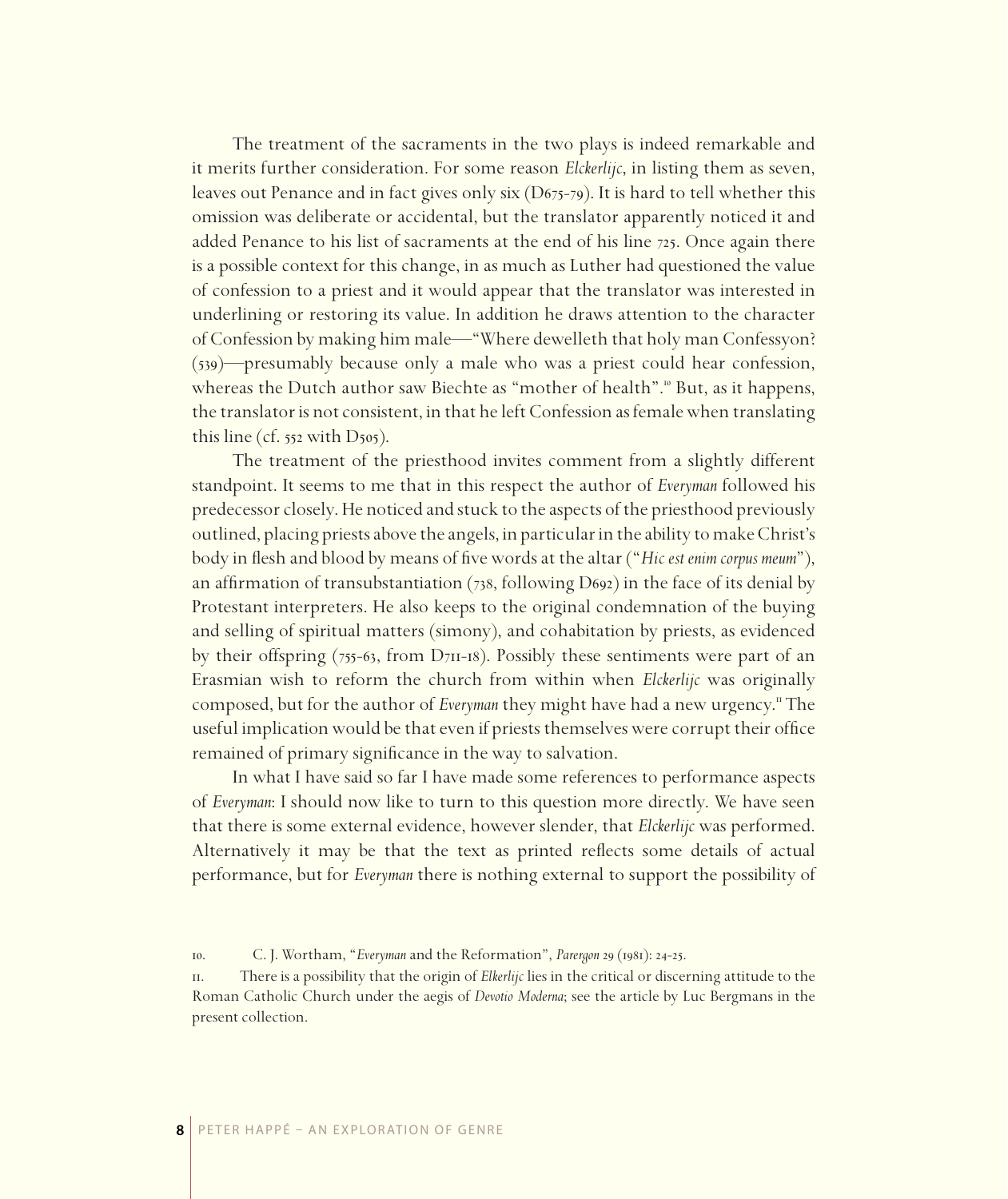an actual performance. We shall have to rely instead upon what can be gleaned from the text. We have already noted that the chances are that the frequency of printing was more likely due to the perception of a reading market rather than a performing one. The title-page, as noted, seems to offer the former in its use of "treatyse" and yet there is also some sort of modification in the phrase, "in the maner of a morall playe", which sounds as though the printer needed to make some excuse or apology for the dramatic form.<sup>"</sup> Yet even if this is so, the designation still reveals that there was a consciousness here of dramatic form and one which might be aligned with other aspects of other plays. Such similarities in respect of performance are not very convincing if we consider the extant corpus of moralities, which vary in scope and size and can hardly be described as of a similar dramatic mode to *Everyman*. *Castle of Perseverance*, for example, demands a panoramic stage with many locations and much movement between them; *Wisdom* requires an elaborate musical and dancing presentation; *Mankind* requires a cast of resourceful players competent in comedy which is verbal and visual. Thus the phrase is not very illuminating as to the "maner" in question, though it might have been, had more plays survived from the period.

We can derive some ideas about performance from the text in two ways: its overwhelming sense of presenting its material through dialogue, which, taken with its structure, implies a dramatic experience; and the details which are embedded in the text implying that what has happened is a theatrical action perceived by an audience.

For the former I am impressed by the structure of the play, which seems conceived to show an unfolding experience. This is enhanced by the use of the Messenger and the Doctor as commentators upon what us about to be seen and what has been seen. The structure of the play turns upon the central episode of penance, preceded by the desertion of those who have nothing to offer the protagonist— Friendship, Kindred and Cousin—and followed by the contact with those who do—Beauty, Strength and Five Wits—but who in the end may not go with him into the grave in spite of their supportive disposition and ability to help him. Very possibly, as André Lascombes has suggested in this paper included in the collection, the change depends upon the ambiguous function of Goods, who may be used evilly but can provide a good warning.<sup>13</sup> As to dramatic experience, it seems to me that

. This is not in the Dutch text.

. I have discussed the generic ambiguity of wealth in an article entitled,"Wealth in Interludes" (forthcoming).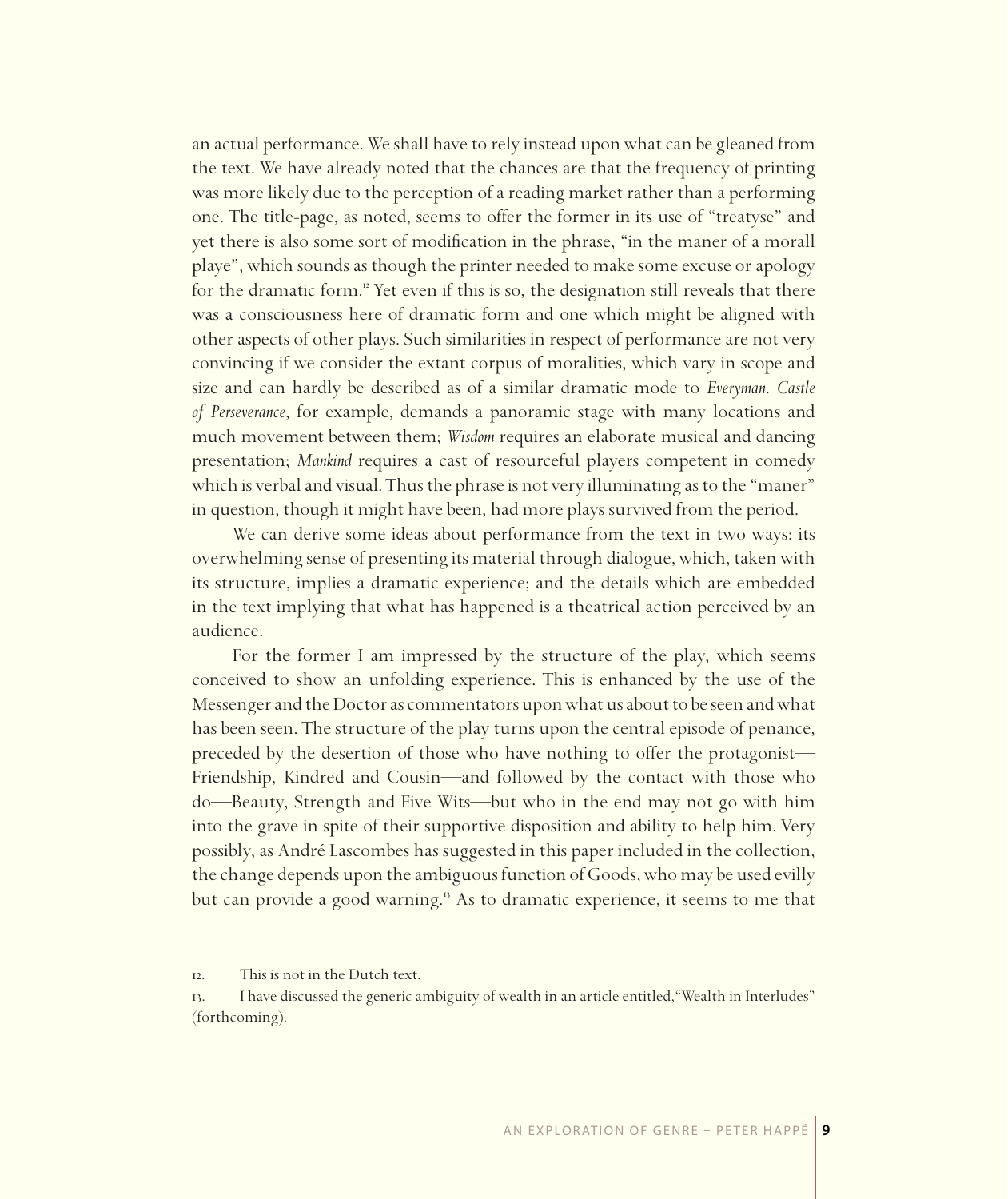there is no doubt that these two groups are meant to reflect upon one another, even though they are presented in linear narrative. The framing commentary serves to set this off. Further support for a theatrical experience also comes in the dramatic irony, as the audience see the first group condemn themselves in the light of what the audience already knows about what is to happen. In addition, we have already noted that the writer is interested in the concept of seeing and hearing.

When we come to the details embedded in the text, we should first take notice of the dramatic style of this play. It is not written with a great deal of detailed attention to external characteristics. Much of the content, including the monologues as well as the dialogue exchange, is concentrated upon spiritual matters. It is hardly, one might say, a realistic drama, but, in spite of this, it is a drama in which things are represented in a physical dimension, even though this is done with restraint and discrimination. These features are reflected in what can be found in the play regarding practical details of performance. They include information about locations and movement between them, a change of costume, some physical properties, some music, and some opportunities for enactment and action. There are indeed striking opportunities for acting. These may be associated with the elaboration of allegorical significance, but some of them are distinctly performable, as in showing how Everyman grows old before reaching the grave, as well as the ebullient, even boastful behaviour of Fellowship.

Even for a reader, as distinct from a performer, there are three indispensable places in the text, as well as a more general area. The first is the initial location for God, who sets up the intervention of Death by sending him to Everyman. It is not certain that he was placed in an elevated position from which he might overlook the main events of Everyman's pilgrimage, though Knowledge's words, "God seeth thy lyvynge in his trone above" (637), suggest that he might have been. He speaks of himself as "in my majestye", which rather suggests that he is enthroned. He does not take a specific part at the end of the play when Everyman's soul is received into heaven, but it does seem likely that this later episode might be associated with God's original initiative.

Separate from this location is the more general space where Death perceives Everyman and approaches him. This would seem to be an undesignated area, but at times it appears that Everyman moves around this space. In particular he goes to the two other fixed locations: the House of Salvation, where Everyman carries out his penance and receives the sacrament, and the grave where his body must lie as his soul ascends to heaven. The House of Salvation is named by Knowledge in the text as the place where he will meet Confession, and when they reach it she tells Everyman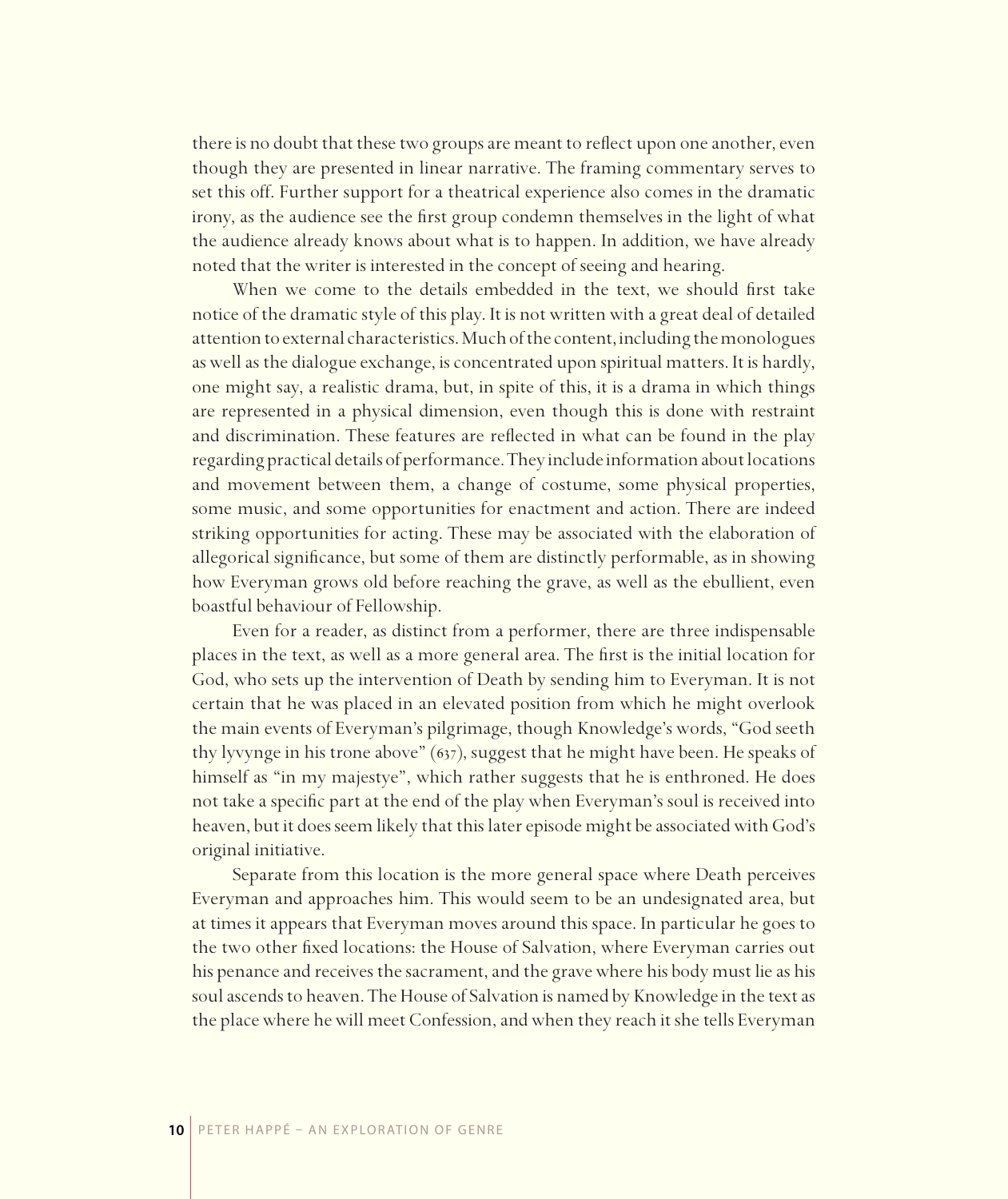to kneel and ask for mercy  $(540-44)$ . While he submits to Confession, he receives the scourge of Penance  $(571)$ . The scourge is apparently an indispensable prop, as he then scourges himself: "Take this, body, for the synne of the flesshe! . . . Therfore suffer nowe strokes'  $(613-16)$ . This has a specific effect upon Good Deeds, and once again there is a sense of stage space in which action takes place. Initially, for both Goods and Good Deeds, location has some significance. The former explains that he is trussed and piled in corners, locked in chests and sacked in bags "thou mayste se with thyne eye"  $(396)$ , so that he cannot stir. For the reader this produces a complex image in the mind's eye, but it raises interesting implications for staging, since it implies that the audience can see him in his plight, even though it does not tell us precisely how it might have been presented. Nor is it clear how Goods is withdrawn from the action, since Everyman does nothing to release him and he does not act as a companion on the pilgrimage. On the other hand, the treatment of Good Deeds is complete and coherent. She also begins immobile:

> Here I ly, colde on the grounde Thy synnes have me so sore bounde That I cannot stere.  $(489-91)^{14}$

But events lead to her recovery, as she turns instantly more healthy when Everyman scourges himself ( $619-21$ ), and she becomes his close companion physically, entering the grave with him at the last  $(879)$ .

This grave forms the third fixed location, and once again it seems as though it must have had a presence on the stage, not least because Everyman and Good Deeds must enter it and remain there while the soul moves up into heaven. Moreover, it is noticed beforehand, when Everyman says, "into this cave must I crepe"  $(792)$ , and Beauty recoils from it and leaves Everyman. Perhaps more strikingly, after he has made his confession and received the sacrament, Everyman takes the initiative and leads his companions to the grave in what was probably a procession. Before he does so he asks them to put their hand on "this Rodde"  $(778)$ . Though doubts have been expressed about exactly what this is, it seems likely that he is carrying a cross which he presents physically to his companions. In this way it looks as though there is a visual and enacted dimension to the point of view which advises the pilgrim on the way to the grave to keep the cross in sight.

In considering these physical features of staging which the text seems to require, we should notice that the author has visualized or imagined them. It is

 $14.$  Duecht is in a bed,  $D_{44I}$ .